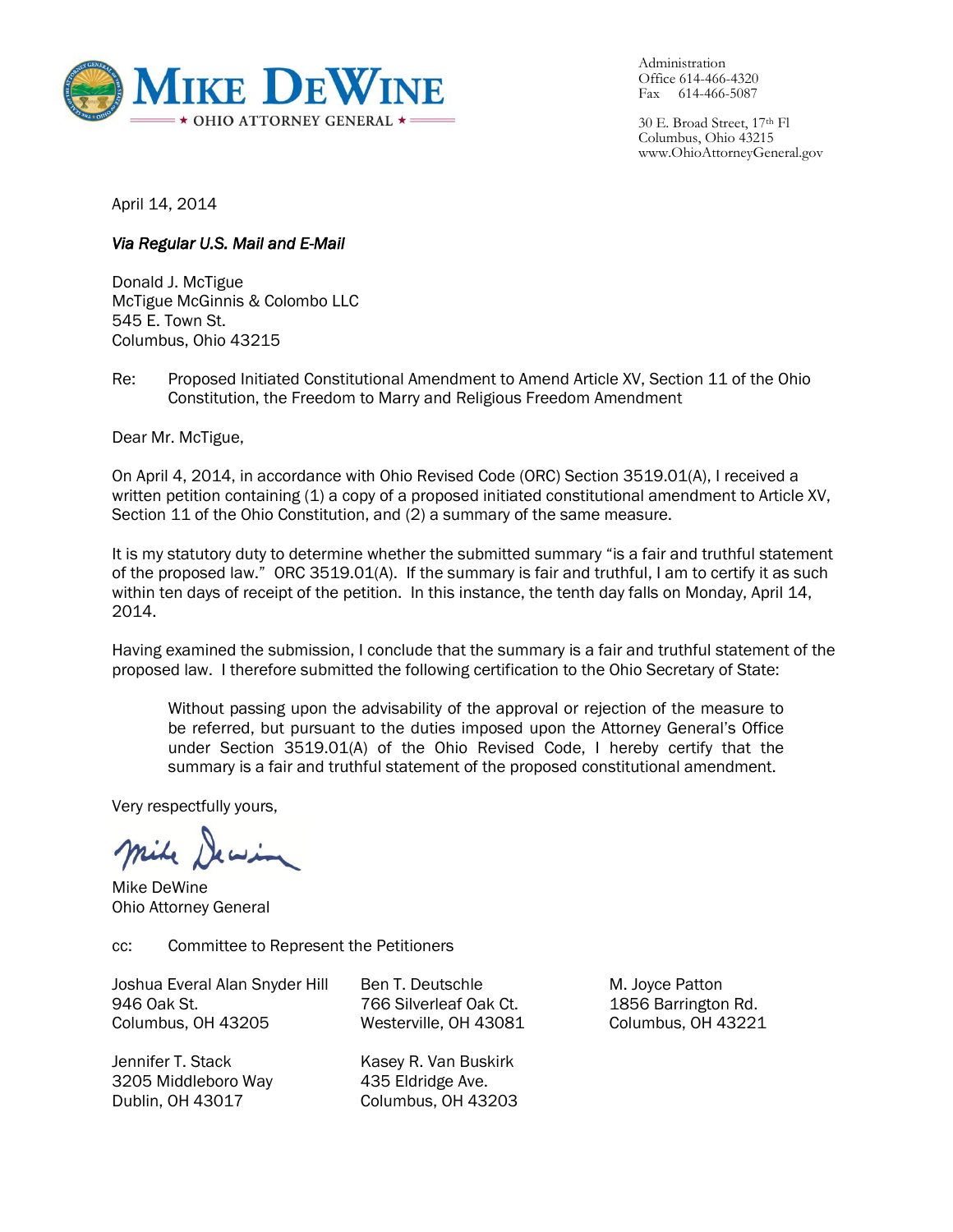

Administration Office 614-466-4320 Fax 614-466-5087

30 E. Broad Street, 17th Fl Columbus, Ohio 43215 www.OhioAttorneyGeneral.gov

April 14, 2014

## *Via Regular U.S. Mail and E-Mail*

Ohio Secretary of State Jon Husted 180 E. Broad St. Columbus, Ohio 43215

Re: Proposed Initiated Constitutional Amendment to Amend Article XV, Section 11 of the Ohio Constitution, the Freedom to Marry and Religious Freedom Amendment

Dear Mr. Husted,

On April 4, 2014, in accordance with Ohio Revised Code (ORC) Section 3519.01(A), I received a written petition containing (1) a copy of a proposed initiated constitutional amendment to Article XV, Section 11 of the Ohio Constitution, and (2) a summary of the same measure.

It is my statutory duty to determine whether the submitted summary "is a fair and truthful statement of the proposed law." ORC 3519.01(A). If I conclude that the summary is fair and truthful, I am to certify it as such within ten days of receipt of the petition. In this instance, the tenth day falls on Monday, April 14, 2014.

Having examined the submission, I conclude that the summary is a fair and truthful statement of the proposed law. I therefore submit the following certification to you:

Without passing upon the advisability of the approval or rejection of the measure to be referred, but pursuant to the duties imposed upon the Attorney General's Office under Section 3519.01(A) of the Ohio Revised Code, I hereby certify that the summary is a fair and truthful statement of the proposed constitutional amendment.

Very respectfully yours,

Mike DeWine Ohio Attorney General

cc: Jack Christopher, Chief Counsel (via email)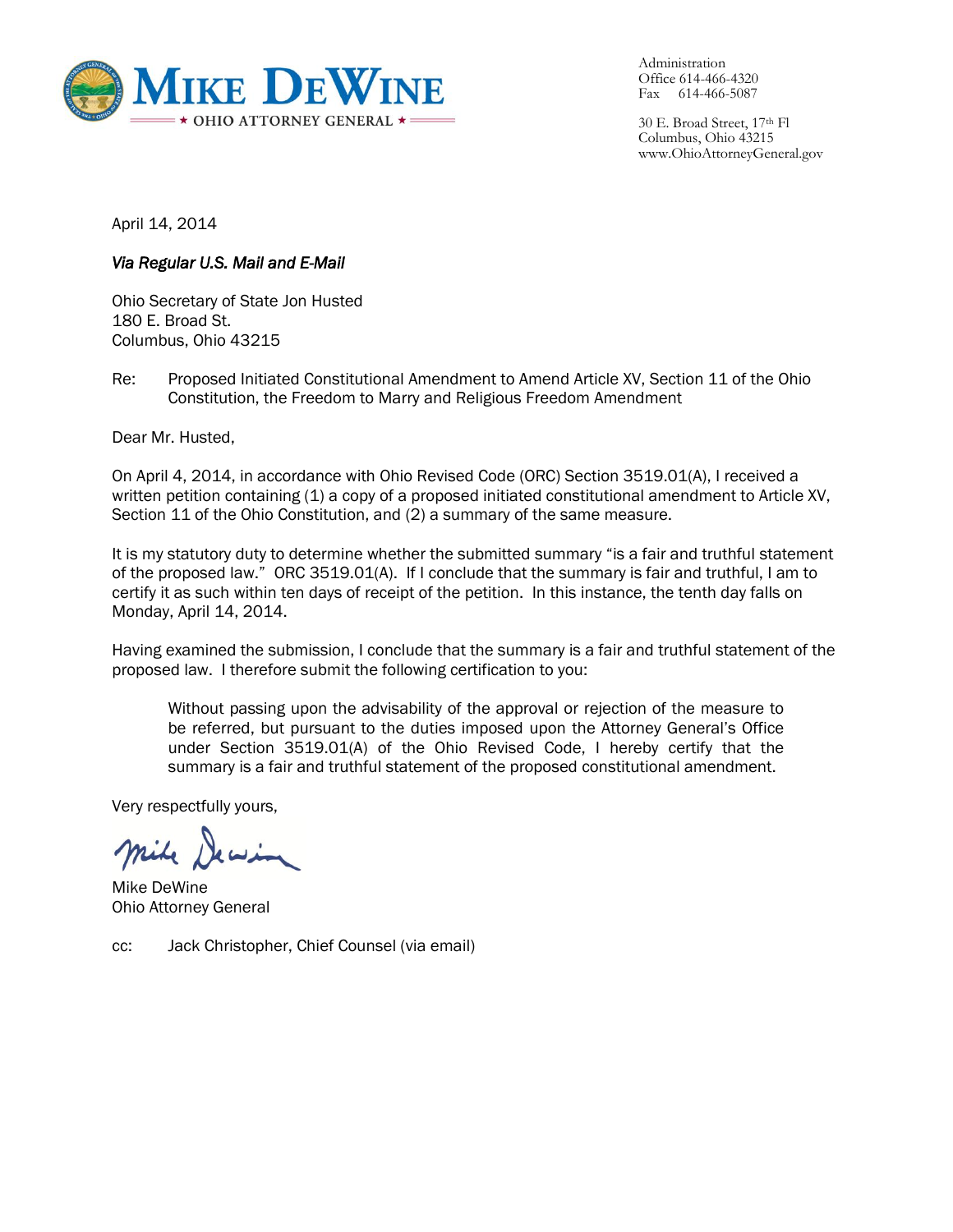| <b>Freedom to Marry and Religious Freedom Amendment</b> |                       |                                   |                                     |  |  |
|---------------------------------------------------------|-----------------------|-----------------------------------|-------------------------------------|--|--|
| <b>County</b>                                           | <b>Part Petitions</b> | <b>Valid</b><br><b>Signatures</b> | <b>Invalid</b><br><b>Signatures</b> |  |  |
| Allen County Board of Elections                         | 1                     | 1                                 | $\pmb{0}$                           |  |  |
| Ashland County Board of Elections                       | 3                     | $\overline{2}$                    | 1                                   |  |  |
| Ashtabula County Board of Elections                     | 1                     | 3                                 | 1                                   |  |  |
| Athens County Board of Elections                        | $\mathbf{1}$          | 1                                 | $\mathbf 0$                         |  |  |
| <b>Brown County Board of Elections</b>                  | $\mathbf{1}$          | $\overline{2}$                    | $\mathbf 0$                         |  |  |
| <b>Butler County Board of Elections</b>                 | 5                     | 5                                 | $\mathbf 0$                         |  |  |
| Champaign County Board of Elections                     | $\overline{2}$        | $\overline{2}$                    | 0                                   |  |  |
| <b>Clark County Board of Elections</b>                  | $\overline{2}$        | 3                                 | $\mathbf 0$                         |  |  |
| <b>Clermont County Board of Elections</b>               | $\overline{2}$        | $\overline{2}$                    | 1                                   |  |  |
| <b>Clinton County Board of Elections</b>                | 1                     | 1                                 | 1                                   |  |  |
| Columbiana County Board of Elections                    | $\overline{2}$        | $\overline{2}$                    | $\mathbf 0$                         |  |  |
| <b>Coshocton County Board of Elections</b>              | $\overline{2}$        | $\overline{2}$                    | 1                                   |  |  |
| <b>Crawford County Board of Elections</b>               | $\mathbf{1}$          | 1                                 | $\overline{0}$                      |  |  |
| Cuyahoga County Board of Elections                      | 26                    | 234                               | 129                                 |  |  |
| Darke County Board of Elections                         | $\mathbf{1}$          | 1                                 | $\mathbf{1}$                        |  |  |
| Delaware County Board of Elections                      | 11                    | 46                                | 11                                  |  |  |
| <b>Erie County Board of Elections</b>                   | $\mathbf{1}$          | 6                                 | $\mathbf{1}$                        |  |  |
| <b>Fairfield County Board of Elections</b>              | 6                     | 5                                 | $\overline{7}$                      |  |  |
| Franklin County Board of Elections                      | 49                    | 484                               | 160                                 |  |  |
| Geauga County Board of Elections                        | $\overline{2}$        | 2                                 | $\mathbf 0$                         |  |  |
| <b>Greene County Board of Elections</b>                 | $\overline{4}$        | $\overline{7}$                    | 1                                   |  |  |
| <b>Guernsey County Board of Elections</b>               | $\mathbf{1}$          | $\mathbf{1}$                      | $\mathbf 0$                         |  |  |
| Hamilton County Board of Elections                      | 10                    | 14                                | 1                                   |  |  |
| Hancock County Board of Elections                       | 3                     | 13                                | 3                                   |  |  |
| Henry County Board of Elections                         | $\mathbf{1}$          | 1                                 | 0                                   |  |  |
| <b>Hocking County Board of Elections</b>                | $\overline{2}$        | 3                                 | $\mathbf 0$                         |  |  |
| Huron County Board of Elections                         | 1                     | 1                                 | $\mathbf 0$                         |  |  |
| Jackson County Board of Elections                       | 1                     | 1                                 | $\mathbf 0$                         |  |  |
| Knox County Board of Elections                          | 3                     | 3                                 | $\mathbf{1}$                        |  |  |
| Lake County Board of Elections                          | 6                     | 15                                | $\overline{7}$                      |  |  |
| <b>Licking County Board of Elections</b>                | 9                     | 9                                 | 4                                   |  |  |
| Logan County Board of Elections                         | 3                     | 2                                 | 1                                   |  |  |
| Lorain County Board of Elections                        | 14                    | 49                                | 20                                  |  |  |
| Lucas County Board of Elections                         | 10                    | 17                                | 3                                   |  |  |
| Madison County Board of Elections                       | 5                     | 2                                 | 5                                   |  |  |
| Mahoning County Board of Elections                      | 5                     | 4                                 | 3                                   |  |  |
| Marion County Board of Elections                        | 3                     | $\overline{4}$                    | $\overline{0}$                      |  |  |
| Medina County Board of Elections                        | 5                     | 11                                | 11                                  |  |  |
| Mercer County Board of Elections                        | $\mathbf{1}$          | $\Omega$                          | $\mathbf{1}$                        |  |  |
| Miami County Board of Elections                         | $\overline{2}$        | $\overline{2}$                    | 0                                   |  |  |

## **Signatures by County**